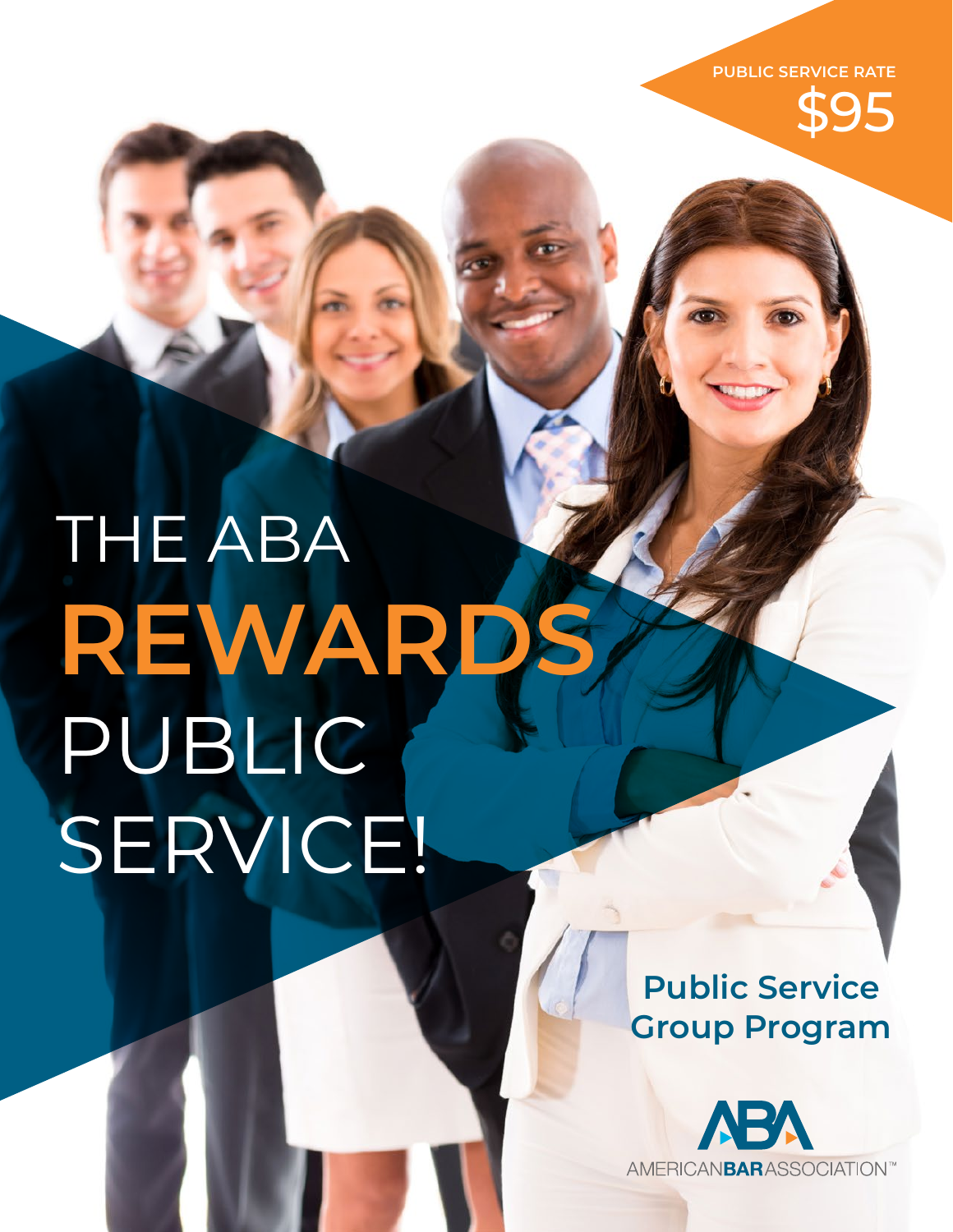# New Member Enrollment Information

# ABA's PUBLIC SERVICE GROUP PROGRAM

Seeking U.S. legal professionals employed in the courts, government, legal services and non-profits.

### Your Membership Provides:

Up to 650 titles of CLE programs free valued at over \$1,950, and exclusive content from the Law Practice and General Practice Divisions valued at \$110. Just one of the ways that we're increasing the value of ABA membership and advancing the legal profession.

The ABA Journal, a monthly legal trade magazine and the flagship publication of the American Bar Association; complemented on the Internet with the ABA Journal Online site and the ABA Journal eReport newsletter.

# Program Requirements:

Each individual participant must belong to at least one Section, Division or Forum during every year of membership through this program.

# Your Dues Payment:

ABA Dues: \$95.00 Judicial Division Dues: \$35.00 TOTAL: \$130.00